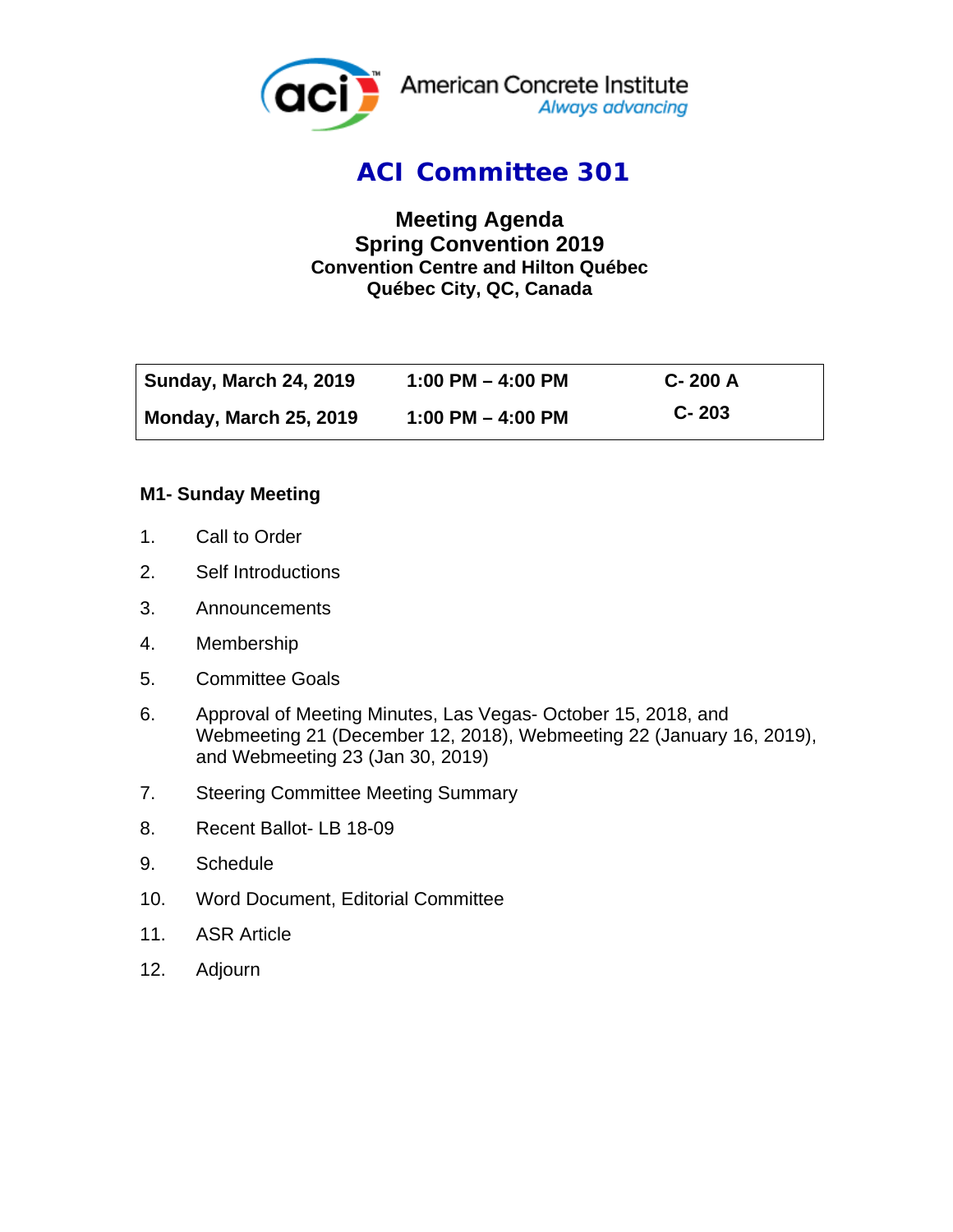

# *ACI Committee 301*

### **M2- Monday Meeting**

- 1. Call to Order
- 2. Self Introductions
- 3. Announcements
- 4. Committee Goals
- 5. Subcommittee Reports
- 6. Technical Committee Liaisons
	- a) 117 Tolerances
	- b) 318 Harmonization Task Group
	- b) 201-f TG Durability Specifications
	- c) Other
- 7. New Business
- 8. Other Business
- 9. Future Meetings
- 10. Adjourn